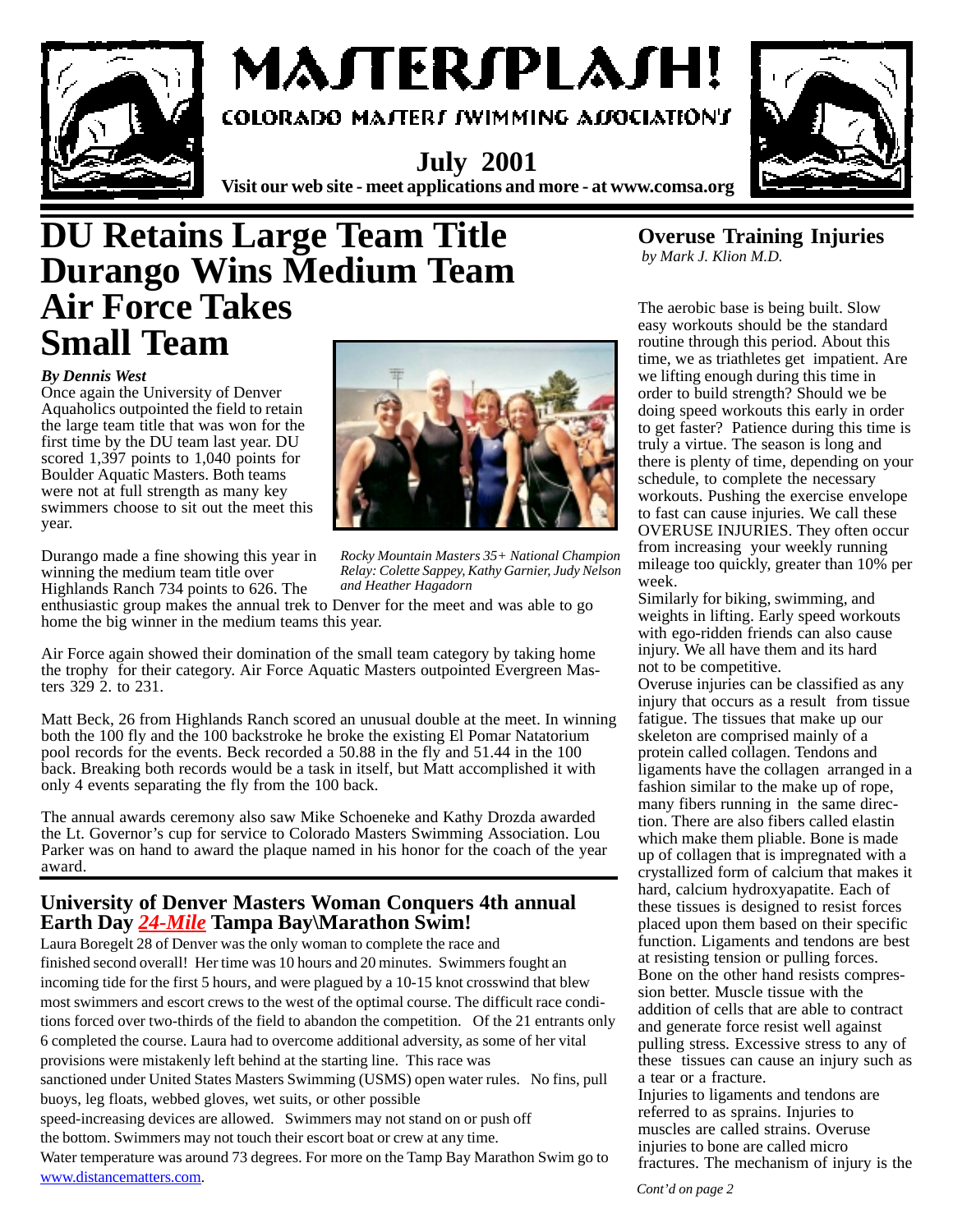#### *Cont'd from page 1*

similar in each case, repetitive microinjuries ultimately causing mechanical failure of the tissue. Tearing of the collagen fibers of ligaments and tendons can be mild, moderate, severe or complete. Localized bleeding into the region injured causes pain and swelling. The severity of the injury will dictate how much you can continue to do. If it is mild, pain is present at the beginning of the exercise but as the tissue warm up it will go away. Pain usually returns at the end of the workout, only to plague you for the rest of the day. The more severe the injury, the more likely you will have pain throughout the activity. You may not even be able to do anything because of the pain. Injuries to muscles usually occur at the junction between the muscle and tendon. This is called the musculotendinous junction. This is the weakest link and the most vulnerable. Muscles like the hamstring and calf can be injured in its midsubstance. The same applies for pain as is for ligaments and tendons.

Injuries to bone that occur from overuse cause very distinctive symptoms. Stress fractures, as we call them, will usually stop even the toughest triathlete from working out. There are though, a few iron heads that can tough it out. For the more normal individuals, acute onset pain sets in that will stop you from doing your activity. Stress fractures are actually

fractures of the microstructure of the bone. An analogy is if a building were hit by a hurricane and the inner walls got broken but the building remain standing, that is what a stress fracture is. Most often stress fractures do not break the bone completely. All of these injuries can be prevented and subsequently treated. PREVENTION is the key. Following a training plan with appropriate scaling up of mileage and intensity is important. I never thought I could admit it too myself but

rest is as important as working out. If your body says it is too much; listen to it and take the day off. One workout missed will never hurt the long-term goal. A diet including appropriate calorie intake, balanced protein, fat and carbohydrate intake should be followed. Supplements or what we call ergogenic aids are really not necessary and in some cases can be dangerous. Good luck and smart training. *Mark J. Klion M.D.*

*Ironman Hawaii 2000/ Lake Placid 2000/ Great Floridian 1998 Dr. Mark J. Klion is a Board Certified Orthopedic Surgeon with specialty training in Sports Medicine. He is a clinical instructor at the Mount Sinai Hospital and is an active member of the shoulder and Sports Medicine Service. Dr. Klion is an age group triathlete who has completed 3 Ironman Triathlons, most recent Hawaii 2000. He serves as the medical director for the NYTC*

*and the orthopedic consultant for The National Triathlon Academy and Excel Orthopedic Rehab Triathlon Team.*

#### **\*\*\*\*News Flash\*\*\*\* June 23, 2001, New York, New York**

#### *By Ken Claussen*

**Voni Oerman age 40, circles Manhattan! Not in boat, car or plane but swimming the 28.5 miles!**

**Voni** was one of the 30 entrants in the 20th annual Manhattan Island Foundation "Swim Around Manhattan Marathon Swim" **Voni placed 3rd overall and was the**

**second female out of the water.** Her time was 8:05:49. The first place female who was 15 years her junior finished just 1-minute ahead of Voni.

The race starts and finishes at Battery Park and the Hudson River, just south of the Fire Boat House. Swimmers begin at the Battery then head north up the East River, counterclockwise around Manhattan Island. They swim north into the Harlem River, through Spuyten Duyvil, and then south down the Hudson River back to Battery Park where they started. For a complete description of the race course go to the Manhattan Island Foundation web site at www.nycswim.org

Voni accomplished this feat in 65 degree water following marathon swimming rules, no wet suits (just a swimming suit, goggles, and single thickness swim cap, insulated swim caps are not allowed) Additionally they are not allowed to touch there support boats at anytime. Voni is the second Aquaholic in the

past 2 1/2 months to complete a major marathon swim.

### **LETTER FROM THE PRESIDENT**

 *by Dennis West*

Time seems to be flying by. A diligent effort is being made in improving the way COMSA does business. In my opinion we have done the same thing in a mediocre way for too long. It will a challenge to turn this vessel but we are well under way. By rewriting our by-laws, we can now streamline our operations. We are in the process of reviewing and updating job descriptions for the duties and responsibilities of the officers and committee heads as well as formalizing some of the standing rules that have evolved over the years. As a part of this review we are working towards creating a degree of accountability by our board members. A typical effect of rapid growth such as our organization has experienced is the ambiguity of responsibility and appropriate actions. It is difficult with a volunteer organization, especially one that has been around as long as COMSA, to change direction. We need the input from your team representatives and you. The ultimate goal of COMSA is to discover how we as an

organization can do more for our local clubs and especially the individual swimmer.

Just as USMS has been focusing on helping its membership, it's been enlightening to see that they face many of the same concerns as we do. The core of the discussion has been how the national organization can assist the local clubs and swimmers.

Our next meeting will be at the Morrison Inn in Morrison, Wednesday, August 1. Encourage your team representatives to attend or better yet you all are welcome. This meeting is a "team talk" meeting where by we listen to the concerns of the local swim teams as well as receive imput on issues the board is considering. An important part of this discussion will include budget concerns which will impact all of us. This could include dues and meet entry fee increases. This tedious yet necessary discussion may seem dry, but it is what will facilitate activities such as sponsorship of swim clinics, or representation by the local coaches at the National Coaches Convention, where an opportunity will be made to network with other masters coaches and gain ideas to incorporate in our local swim groups. There are plenty of items that are being considered - we need you all to be a part of the process.

Please join in - Dennis

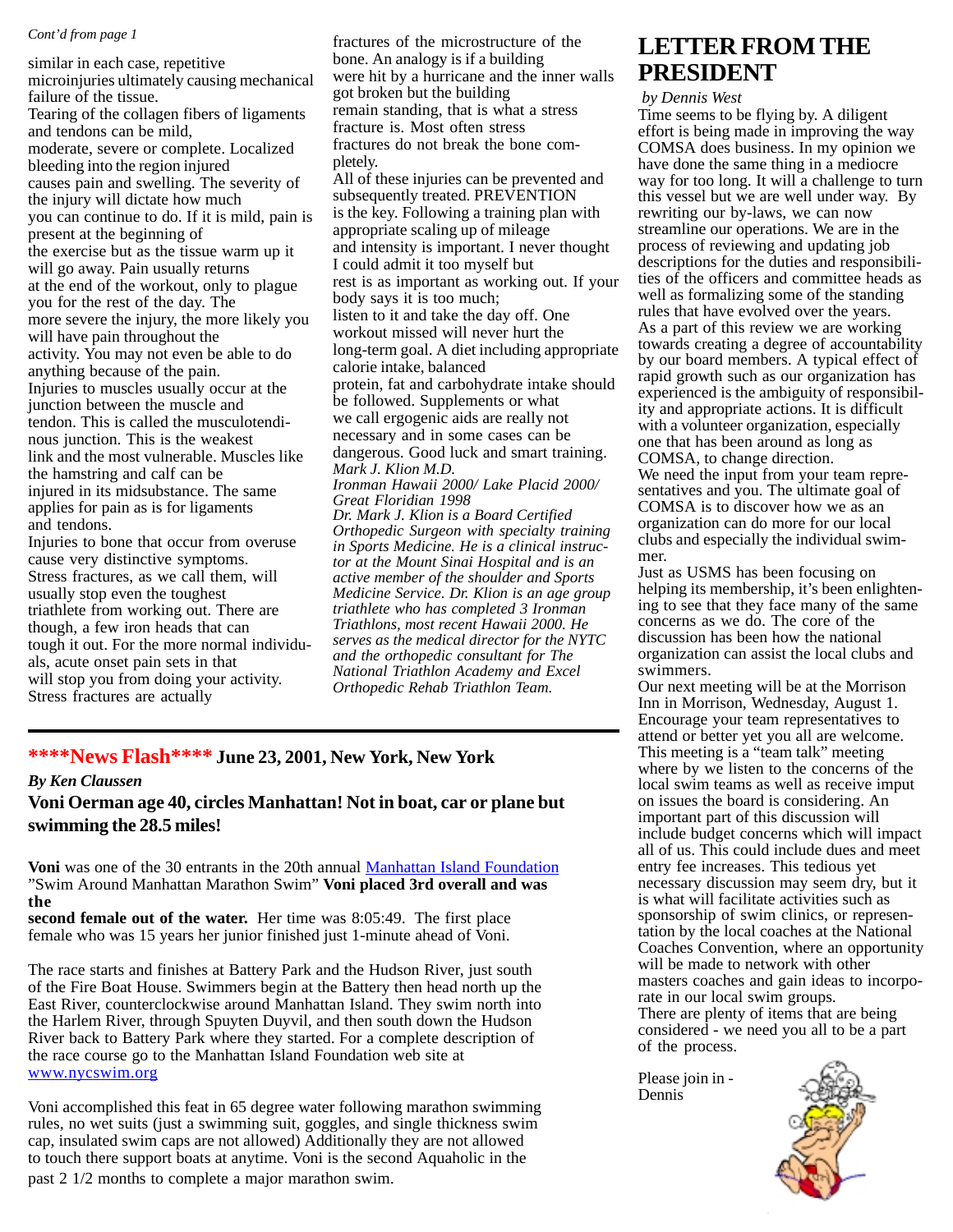### **Healthy Eating 101**

by Colleen Venti

Why do people quit on their diets prior to attaining results? Most often people try to make too many changes at once, instead of focusing on one or two attainable goals. Take healthy eating for instance, how many times have you sworn off sugar, fat, and bread all at once? That doesn't leave too many foods to choose from! No food should be considered "off limits", it is best to practice portion control and moderation in eating, but this is easier said than done. To get off to the right start, pick one of the items below and concentrate on making it a habit. When you have successfully made the change in your diet, pick another, until you are personally satisfied with your diet. You may wish to only make one change, which is fine, that will definitely help. Or, you may wish to incorporate all the changes, which will get you on the right track to an A+ diet! The following list is not in order of importance, so for starters read through all the potential changes and then pick the one(s) you think you can do with minimal effort. Once you've gained some confidence that you can make healthy changes to your diet, focus on some that will offer you some challenge.

a)Buy only whole-wheat bread. Read the label! The first ingredient should read "whole wheat flour", not "enriched wheat flour". Many breads are whole wheat imposters, they look brown, they say "wheat bread" on the label, and other words like "healthy" or "natural", but beware, unless the label reads "whole wheat flour" as ingredient #1- it is not whole grain. Most whole wheat breads supply at least 3 grams of fiber per 1 ounce slice. The US Dietary Guideline recommend a dietary fiber intake of approximately 25 grams per day, so 1 sandwich made with whole wheat bread will supply almost one quarter of your daily fiber needs.

b)Switch from fruit juices to whole fruit. If you normally have orange juice with your breakfast, have an orange instead. An 8 ounce glass of juice has about 110 calories, and no fiber, while a medium orange has only 65 calories, and 3 grams of fiber! If you have orange juice every morning, this one simple change can shave off over 300 calories and add over 20 grams of fiber per week. c)Buy a 16-ounce bag of baby carrots every week. Buy some snack size resealable plastic baggies. Separate the carrots into 5 portions, each in its own separate baggie (each baggie will have about 3 ounces of carrots, which is equal to one serving). Bring one of these baggies with you to work or school every day and eat the carrots with your lunch or as a light snack. Each 3-ounce serving has only 35 calories, a very healthy dose of beta-carotene, and about 1.5 grams of fiber. You can save some money on baggies by re-using them a few times!

d)We've all heard this one before...if you drink whole milk switch to 2%, if you drink 2% switch to 1%, and if you drink 1% switch to

non-fat. See how they compare per 8 ounce glass of each: calories fat saturated fat cholesterol whole milk 150 8g 5g 33 mg 2% milk 120 5g 3g 18 mg 1% milk 100 3g 2g 10 mg non-fat milk 85 0g 0g 5 mg

Even though the calories, fat, saturated fat, and cholesterol is greatly reduced as you go down the list, each type of milk still supplies 8 grams of protein and 300 mg of calcium per serving.

e)Each week have at least one meatless dinner. The possibilities are endless...try vegetarian chili over whole wheat pasta, steamed vegetables and stir fried tofu over brown rice, or experiment with some of the soy based burgers on the market. Better yet, buy a vegetarian cookbook and come up with your own ideas. Most Americans eat far too much meat, not only do we eat it too often, the portions we eat are way too large. A serving of beef, chicken, or pork is 2 to 3 ounces, about the size of a deck of cards. Depending on you calorie needs, you need between 2 to 3 servings per day. So that 12 ounce porterhouse served at the local steakhouse counts as 4 to 6 servings! Keep in mind you can also chose meat "alternatives" such as legumes, peanut butter, and soy based products which supply you with the same nutrients as meat, but no cholesterol and little to no artery clogging saturated fat. One ounce of meat is equivalent to 1/2 cup of legumes or 2 tablespoons of peanut butter. f)If you eat lunch away from home, pack a lunch at least two days a week, preferably three. You can keep it simple by making a healthy sandwich, then round it out with some low fat or non-fat yogurt, and a piece of fruit. Make sure to use whole grain bread for the sandwich, go easy on the mayonnaise, use low or non fat mayonnaise, or forgo the mayo all together and use a fancy style mustard. Load up on the veggies; use sliced tomatoes, red pepper, shredded carrot, and spinach leaves then a thin slice of cheese. You can add some sliced meats if you like, but make sure it is a lean cut and do not put more than 2 ounces on the sandwich. If you don't have time to make this type of sandwich make a quick PBB- peanut butter and banana! Simply spread 1-2 tablespoons of peanut butter on whole grain bread, and add 1/2 of a large banana, cut in slices. In most cases you are much better off packing your own food for lunch, when you but a something like a deli sandwich it is typically are loaded with fatty meats, too much cheese, gobs of mayo, and maybe a little iceberg lettuce. g)If you do not ordinarily eat breakfast (or if breakfast is a donut and coffee) because you don't have time in the morning, set your alarm 10 minutes earlier three days of the week and make yourself a healthy breakfast. Oatmeal is a great choice, but steer clear of the prepackaged sugar sweetened variety and buy some old-fashioned oats. There is plenty you can do to make them more exciting on your own, for example, add a half of a sliced

banana, some blueberries, or strawberries. This will give the oatmeal some natural sweetness. A sprinkle of cinnamon or a few drops of maple extract can also spice it up a bit. Top it off with some non-fat milk and you are off to a great start first thing in the morning. If oatmeal doesn't appeal to you have some low or non-fat yogurt and stir in some low sugar, high fiber cereal (all bran, cheerios, raisin bran, etc.). Add a piece of fruit and you'll have a great well balanced breakfast. Eating breakfast will jump start your metabolism and keep you from heading to the vending machine at 10 AM. h)Purchase a vegetable steamer, and use it every day at dinnertime (or at least 5 days per week). By steaming vegetables you can retain almost all the nutrients in the vegetables, they will keep their color and flavor; yet you do not have to add any fat in the cooking process. Do not over cook the vegetables, you want them to keep a little crunch. If you can not tolerate plain veggies, add some fresh or dried herbs, fresh lemon juice, or even a few drops of sesame oil (works best with broccoli or Asian style veggies) to the water before steaming. This will give the vegetables extra flavor. Refrain from adding butter or margarine to the vegetables once they are cooked.

Remember that small changes in your diet can make a difference. Adopting healthy eating habits is a much better, and in the long term, a more successful approach to weight loss than short term diets!

C*olleen Venti is currently working on a Masters degree in Nutrition at Arizona State University, where her interests include both Sports Nutrition and Vegetarian Nutrition. She is an amateur competitive cyclist, both on road and off. Recently she has branched out to triathlon.*

#### **Out of State Meets**

*Bill King*

In case anyone is interested, the Pan Pacific Championships are coming up soon in Hong Kong from Oct. 28 to Nov. 4. Entries due Sept. 1. Min age is 25. The World Senior Games are being held from Oct. 8 to 20 in St. George, Utah. Minimum age is 50. Swim dates are Oct 10, 11, & 12. This one is really fun. They get about 4,000 entries and the swim registration should be about 200 or so. Pool is about the best in USA for a small community and the city is delightful and friendly. I am going.

I have the details and hope to share this information with anyone. Phone & fax 970/453-4218 E-Mail loretbil@colorado.net

Thanks and kind regards Bill King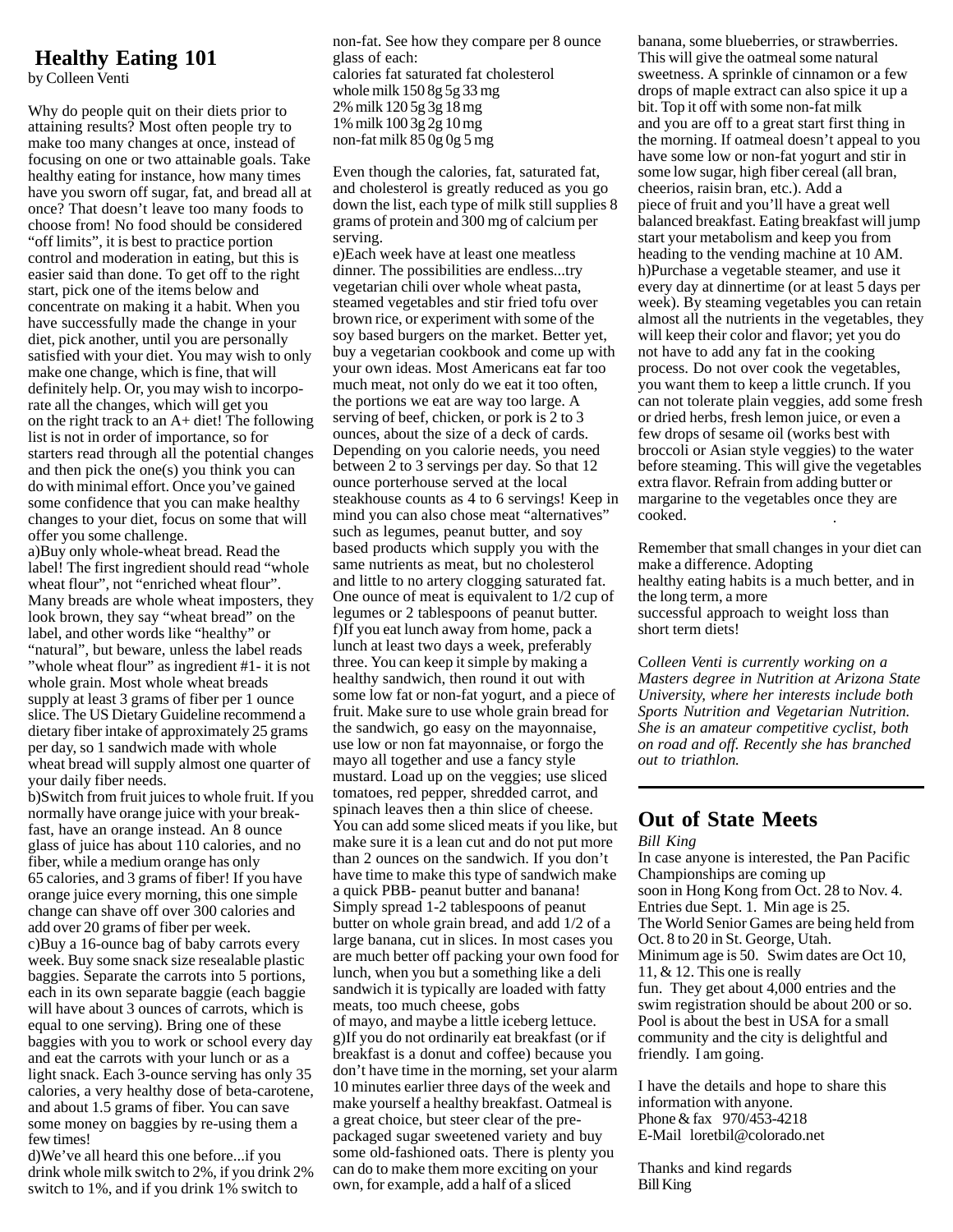## **COMSA Executive Members and Committee Chairs**

**President** Dennis West 2447 Hooker St Denver, CO 80212 (303) 332-1625 denniswest@visto.com

**Past President** Melanie Dullea 9162 S. Kenwood Ct. Highlands Ranch, CO 80126 (303) 791-0309 meljodullea@cs.com

**Vice-President** Cindy Hawkinson (new) 4955 South Meadowlark Dr. Castle Rock, CO 80104 (303) 660-5501 cinswims@earthlink.net

**Treasurer** Susan Nolte P.O. Box 260523 Highlands Ranch, CO 80126 (303) 470-1660 chrisnolte@msn.com

**Social** Opening for a volunteer Contact Dennis West (303) 332-1625

**Secretary Sanctions** Marcia Anziano 4235 E. 7th Ave Denver, CO 80220 h (303) 355-5330 w (303) 986-1558 Fax (303) 985-1556 marfer@worldnet.att.net

**Safety** Liz Stock 2040 B. Hooker Street Denver, CO 80211 (303) 477-4344 w) (720) 913-1734

**Records** Chris Nolte P.O. Box 260523 Highlands Ranch, CO 80126 (303) 470-1660 chrisnolte@msn.com

**Webmaster** Steve McDanal 6148 Iris Way Arvada, CO 80004 (303) 236-1187 stev\_mic@ecentral.com **Top Ten**

Michael Schoenecke 3200 W. 71st Ave, #18 Westminster, CO 80030 (303) 460-8723, w) 657-0605 rsignal941@aol.com

> **Registrar** Jack Buchannan P.O. Box 2609 Edwards, CO 81632 Toll Free 1-877266-7234 fax (970) 926-7953 jack\_peg@usms.org

**Officials** John Tobin 2528 Medinah Drive Evergreen, CO 80439 (303) 674-7083 jtobin3es@aol.com

**Marketing** Cathy Drozda 13346 Lafayette Way Thornton, CO 80241-1193 (303) 255-9556 ardrozda@rmi.net

### **MASTERS IXth FINA WORLD SWIMMING CHAMPIONSHIPS**

### CHRISTCHURCH, NEW ZEALAND

MARCH 24, 2002 — MARCH 30, 2002

VENUE *QUEEN ELIZABETH II AQUATIC CENTER* 10 LANES X 50 METERS, JUST RENOVATED CONSTANT WATER DEPTH OF 2 METERS SITE OF MANY INTERNATIONAL COMPETITIONS AGE 25 YEARS AND UP

Dear Fellow Swimmers

New Zealand is a delightful country and similar to Colorado except they have 6,000 miles of ocean shoreline and more diversity of flora, fauna and landscape. The anticipated entries should be over 3,000 with numerous countries represented. This is an opportunity to participate in an event that is much more than just a swim meet. I have been to the last 4 FINA meets in Montreal; England; Morocco and recently Munich, Germany. These are world class aquatic facilities like Indianapolis but with that unexplainable foreign intrigue and excitement. These experiences have enriched my life and I hope New Zealand will do the same for you.

At present the money rate exchange is fantastic for Americans.

Should this adventure be of interest to you, please contact me and I will be pleased to share any information on New Zealand & FINA Swimming

Sincerely,

Bill King Phone & fax 970/453-4218 E-Mail loretbil@colorado.net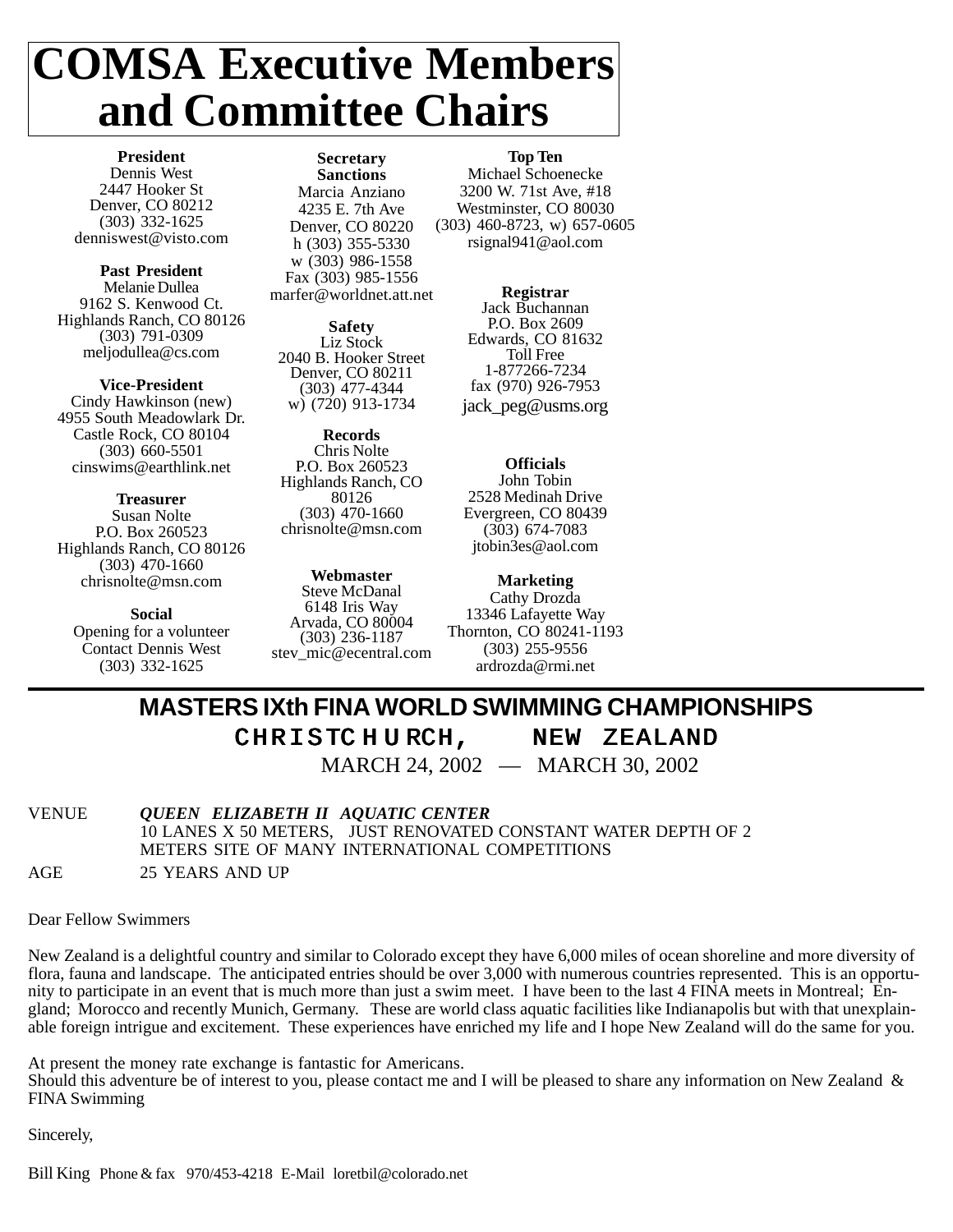### **2001 COLORADO LONG COURSE Quasi-CHAMPIONSHIPS, SOCIAL & SPLASH 'N DASH**

### **Saturday and Sunday, August 4th and 5th, 2001 (SPONSORED BY: BOULDER AQUATIC MASTERS)**

- Rules: The 2001 USMS Rules will govern the conduct of the meet. All events will be timed finals. Results may be submitted for Top Ten consideration. The "No False Start" rule will be in effect.
- Location: Scott Carpenter Pool, 30<sup>th</sup> & Arapahoe, Boulder, CO; 6 lane, 50 meter, outdoor pool. **One lane will always be available for continuous warm-up.**
- Eligibility: The Meet is run as a "Recognized" USMS event. USMS membership is not required, but strongly encouraged. **ALL ENTRIES MUST BE SUBMITTED ON PINK OR BLUE CARDS, and must be accompanied by the applicable entry fee.** (Make checks payable to BAM SWIM TEAM.) Swimmers are limited to five (5) individual events. Participants in relays must also be entered individually. **Entry times should be Long Course Meters times.** Each Swimmer will be required to sign a waiver upon signing in at the meet.
- Entry Deadline: Entries must be received by **Wednesday, August 1, 2001** in order to assure proper seeding. Late and deck entries will be accepted until 7:00 a.m. on both days. **Mail entries to: Holden Bank, 2095 North Fork Drive, Lafayette, CO 80026.**
- Entry Fees: \$25 ("Meet Package" includes 5 events + BBQ) *(Splash 'n Dash fees are extra and listed below.)* \$10 (Sunday-only swimming events – you may swim **either** the 800 **or** the 1500, **not both**) \$5 (BBQ fee for significant others/children/meet workers)
- Seeding: Entry times will determine seeding. Saturday's events will be seeded *slowest to fastest*. Sunday's distance events will be seeded *fastest to slowest*. Men and women will be combined for events 200 meters and longer.
- Age Groups: M&W: 19-24, 25-29,… Relays (total age): 76+, 100+, 120+, 160+, 200+, 240+, 280+,…
- 800/1500: Seed times will determine your heat. Again, the 800/1500 will be seeded *fastest to slowest, by entry time*. As a result, it is possible that 800 and 1500 swimmers will swim at the same time. You may be required to swim 2 to a lane and must provide your own counter.
- Awards: Awards will be available for  $1<sup>st</sup>$ ,  $2<sup>nd</sup>$  and  $3<sup>rd</sup>$  places in each event.
- BBQ: **Following Saturday's events**, BAM will host a BBQ in the adjoining park at the Scott Carpenter complex. BBQ fare, pop, and beer will be provided and is included in your \$25 entry fee. Please note the fees for additional guests you may have.
- Schedule: Saturday, August 4 & Sunday, August 5 **Warm-up**: 6:30 – 7:30 a.m. **Late/Deck Entry Deadline**: 7:00 a.m. **Meet Start**: 7:30 a.m.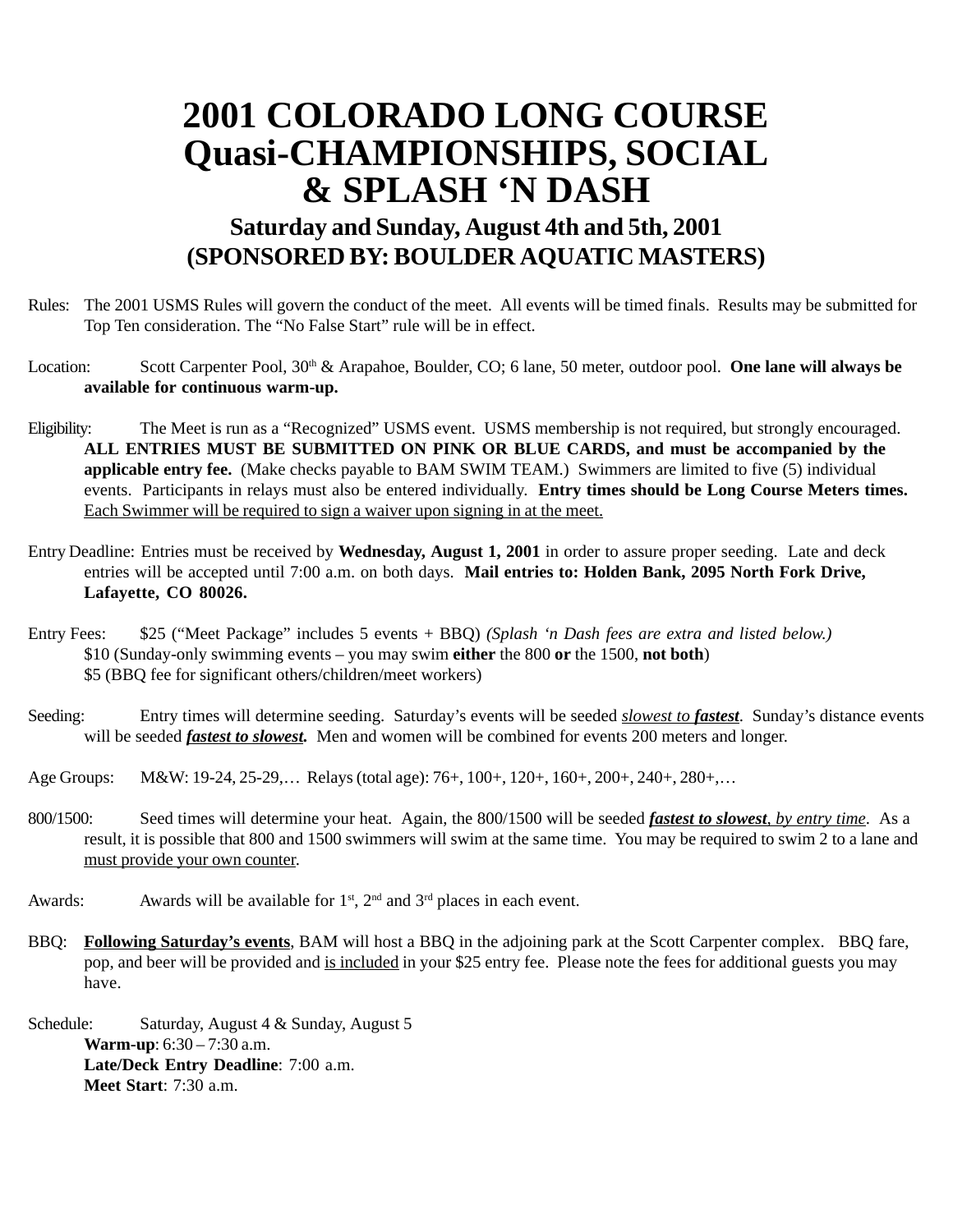Events: Saturday, August 4, 2001 **(BBQ immediately following Saturday's events)**

| <b>Women/Men</b> |                           | <b>Women/Men</b> |                           |  |
|------------------|---------------------------|------------------|---------------------------|--|
| Nos.             | Event                     | Nos.             | Event                     |  |
|                  | 200 Mixed Medley Relay    | 16/17            | $100$ Fly                 |  |
| 2/3              | 100 Freestyle             | 18/19            | 50 Freestyle              |  |
| 4/5              | 50 Butterfly              | 20/21            | 100 Backstroke            |  |
| 6/7              | 200 I.M.                  | 22/23            | 200 Choice (BA, BR, Fly)* |  |
| 8/9              | 50 Backstroke             | 24/25            | 50 Breaststroke           |  |
| 10/11            | 100 Breaststroke          | 26/27            | 200 Freestyle             |  |
| 12/13            | 200 Choice (BA, BR, Fly)* | 28               | 200 Mixed Freestyle Relay |  |
| 14/15            | 400 I.M./Freestyle*       |                  |                           |  |

**\***When entering the 200 Choice, use the event number(s) listed above, but indicate on your card what you will actually be swimming (BA, BR, Fly, or I.M.). You may choose to swim the 200 Choice twice and count it as two of your five events, but you cannot swim the same actual event twice. Placings will be based upon the actual events swum and will be tabulated after the second of the two 200 Choice events. For the 400, please indicate on your card the actual event to be swum.

| Sunday, August 5, 2001 |
|------------------------|
|                        |

| Women/Men |               | Women/Men |                |
|-----------|---------------|-----------|----------------|
| Nos.      | Event         | Nos.      | Event          |
| 29/30     | 800 Freestyle | 31/32     | 1500 Freestyle |

(You may swim either the 800 or the 1500, but not both. Please read the information about the 800/1500 listed above.)

### **SPLASH 'N DASH (1500m swim/5k run)**

The Splash 'n Dash will be held Sunday, immediately following the Distance portion of the Meet. You may compete individually or as part of a team. The run portion will follow the Boulder Creek Trail and will be clearly marked and marshaled.

**Warm Up**: 8:30 am (depending on how long the distance events take, this may be in 1 lane for a while, with a limited additional warm-up to follow)

**Start**: 9:00 am target (we may begin later, but not earlier)

**Entries**: Entries are race-day, deck entry only, *unless you want to do the Splash 'n Dash as part of your Meet Package. If you are doing so, and are submitting your entries by mail, please indicate on your pink/blue card what your 1500m entry time is and print "SPLASH 'N DASH" on the card.* **Entries for Splash 'n Dash (not as part of the Meet Package) accepted up to 8:30 am, Sunday – directions for entries will be available at sign-in.**

**Entry Fee**: \$10 individual/\$15 team. Make checks payable to: BAM SWIM TEAM. *If you want to do the Splash 'n Dash as part of your Meet Package, add \$5 to your entry fee, for a total of \$30, which will include 5 events total, inclusive of the Splash 'n Dash, and the BBQ.*

**Miscellaneous**: Food and Awards will be available at the end of the run course.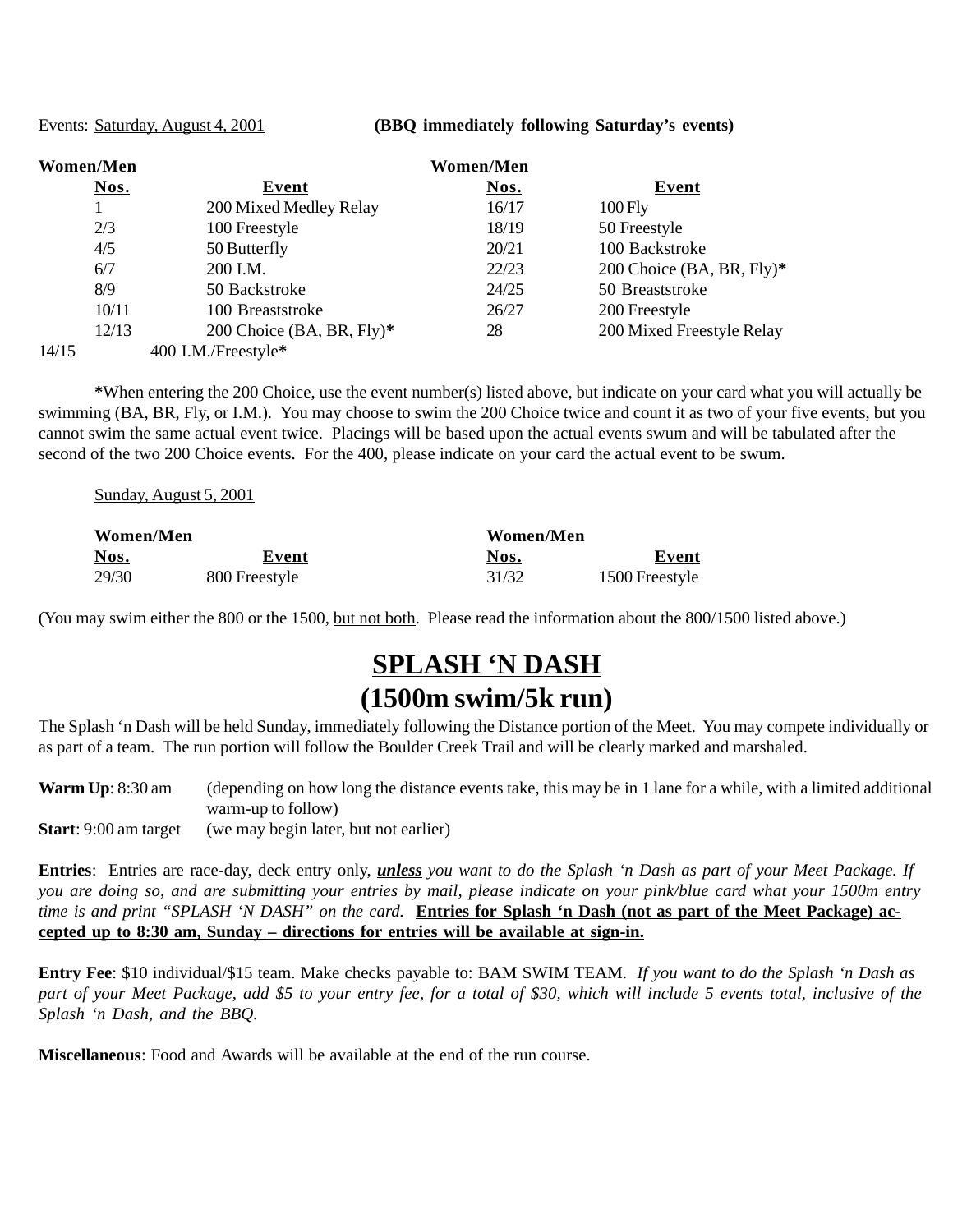#### Josh & Johns Ice Creams, Open Water Splash 1,2 and 3 mile races

- When: Saturday August 25th, 2001. Race Start Time:  $3$  mile  $-8:00$ ,  $2$  mile  $-8:05$ ,  $1$  mile  $-8:10$ Race Day Check-in will begin at 7:15 AM
- Where: Colorado Springs, Prospect Lake in Memorial Park. Starting area will be at the northwest corner between the boathouse and the bathhouse.

Race Entry Fee: Pre-race entry deadline, postmarked August 15<sup>th</sup>

Before August  $16<sup>th</sup>$  \$20 entry plus T-shirt, \$10 entry only After August  $16<sup>th</sup>$  \$15 entry only

Mail Entry to: Terri Walters Checks Payable to: 8243 Steadman Drive "Air Force Aquatics Masters" Colorado Springs, CO 80920 (719) 282-0626

Sanctioned by USA Swimming and COMSA for USMS Inc. (32-01-09-S). All swimmers must have a valid USMS or USA swimming registration card, no exceptions. Water temperature should be about 74 degrees. Wet suits are not allowed. Wearing a thick silicon cap and silicon earplugs will help keep swimmers warmer if needed. Please come prepared.

Directions: Take I-25 to Bijou exit. Turn east on Bijou. Turn south (right) on Cascade. Turn east (left) on Pikes Peak. Turn south (right) on Hancock. Turn left on Costilla. Turn right on Prospect Lake Dr.

|                            |             | USS/USMS Number:                         |
|----------------------------|-------------|------------------------------------------|
|                            |             |                                          |
|                            |             | State <u>Zip</u> Code                    |
| $Age \_$                   | Male Female |                                          |
| Race Distance (select one) |             | $1 \text{ mile}$ 2 mile $3 \text{ mile}$ |
| Entry Fee: $$10$           |             |                                          |

++++++++++++++++++++++++++++++++++++++++++++++++++++++++++++++++++++++++++++

T-shirt size (circle): M L XL

Liability release. I, the undersigned participant, intending to be legally bound, hereby certify that I am physically fit and have not been otherwise informed by a physician. I acknowledge that I am aware of all the risks inherent in Masters Swimming (training and competition), including possible permanent disability or death, and agree to assume all of those risks. AS A CONDITION OF MY PARTICIPATION IN THE MASTERS SWIMMING PROGRAM OR ANY ACTIVITIES INCIDENT THERETO, I HEREBY WAIVE ANY AND ALL CLAIMS FOR LOSS OR DAMAGES CAUSED BY THE NEGLI-GENCE, ACTIVE OR PASSIVE, OF THE FOLLOWING: UNITED STATES MASTERS SWIMMING, INC., THE LOCAL MASTERS SWIMMING COMMITTEES, THE CLUBS, HOST FACILITIES, MEET SPONSORS, MEET COMMITTEES, OR ANY INDIVIDUALS OFFICIATING AT THE MEETS OR SUPERVISING SUCH ACTIVITIES. In additions, I agree to abide by and be governed by the rules of USMS. Finally I specifically acknowledge that I am aware of all the risks inherent in open water swimming, and agree to assume those risks.

Signature  $\Box$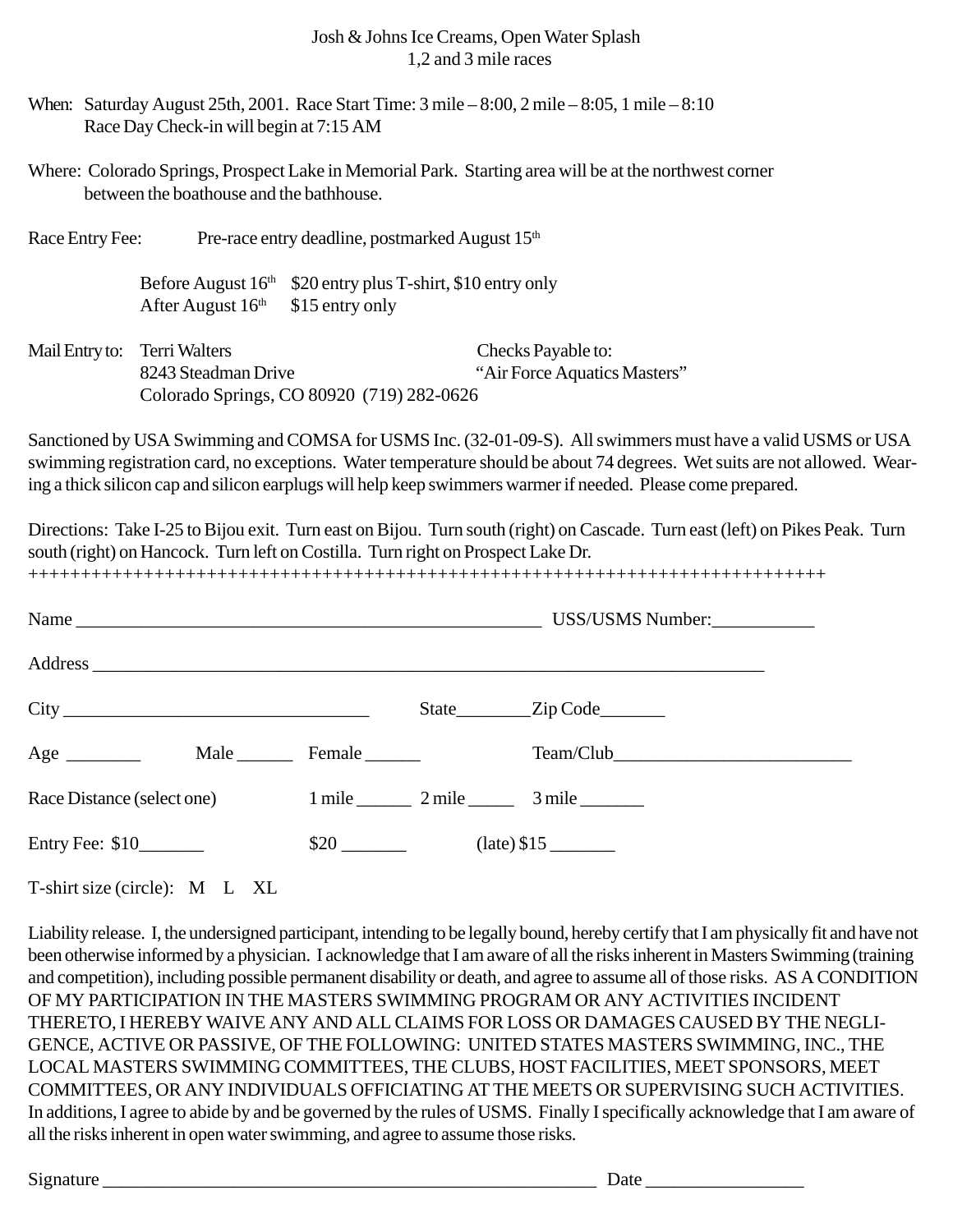### **Colorado Masters Swimming Association Mini-Meet**

### *August 19, 2001* **University of Denver El Pomar Natatorium**

| Stroke<br>Event                   |
|-----------------------------------|
| Number                            |
| Women<br>Men                      |
| 50 Backstroke<br>15<br>16         |
| 200 Freestyle<br>18<br>17         |
| 100 Breaststroke<br>19<br>20      |
| 21<br>22<br>100 Freestyle         |
| 200 Choice<br>23<br>24            |
| 200 Individual Medley<br>25<br>26 |
| 27<br>28<br>1500 Freestyle        |
|                                   |

**Date/Time:** Sunday August 19,2001. 7:30 am Warm-up 8:15 Start. Very informal development meet.

**Course:** This meet will be deck entered and deck seeded the day of the meet. Entry deadline 8:00 am day of the meet. All entries must be on COMSA pink and blue cards with your full name, age, team, event number and entry time. NO TIME ENTRIES WILL NOT BE ALLOWED. You must state the stroke you will be swimming on the cards for the 200 choice events. Cards will be available at the meet

**Entry Fees:** \$12 for a maximum of 4 events. You will only be allowed three entries if you enter the 1500 freestyle. **Make checks payable to:** The University of Denver.

**Seedings:** Events will be seeded by time, slowest to fastest. Men's and women's events will be combined in all events. Swimmers must provide a counter and timer for 400 and 1500 freestyle. If you elect to swim two swimmers per lane, these pairings will be seeded first and then those who elect to swim one per lane will be seeded last.

**Age-groups:** Men and women: 19-24, 25-29, 30-34 etc. There will be no awards. Notes: The 50 meter events will be started from the south end of the pool. There are no starting blocks at that end of the pool. A deck start will be used. Liability waivers will be available at the meet and must be signed prior to participation in the meet. This will be a recognized meet. Top 10 times, national record attempts and world record attempts need special handling It is your responsibility to notify deck officials prior to your attempt in order to make the proper arrangements for recording your attempt. There will be one lane for continuous warm-up. There may be other events going on at the Ritchie Center, parking availability may be limited. Depending on participants, an attempt may be made to form relays for national or world Record recognition.

**Meet Director:** Dennis West (303) 332-1625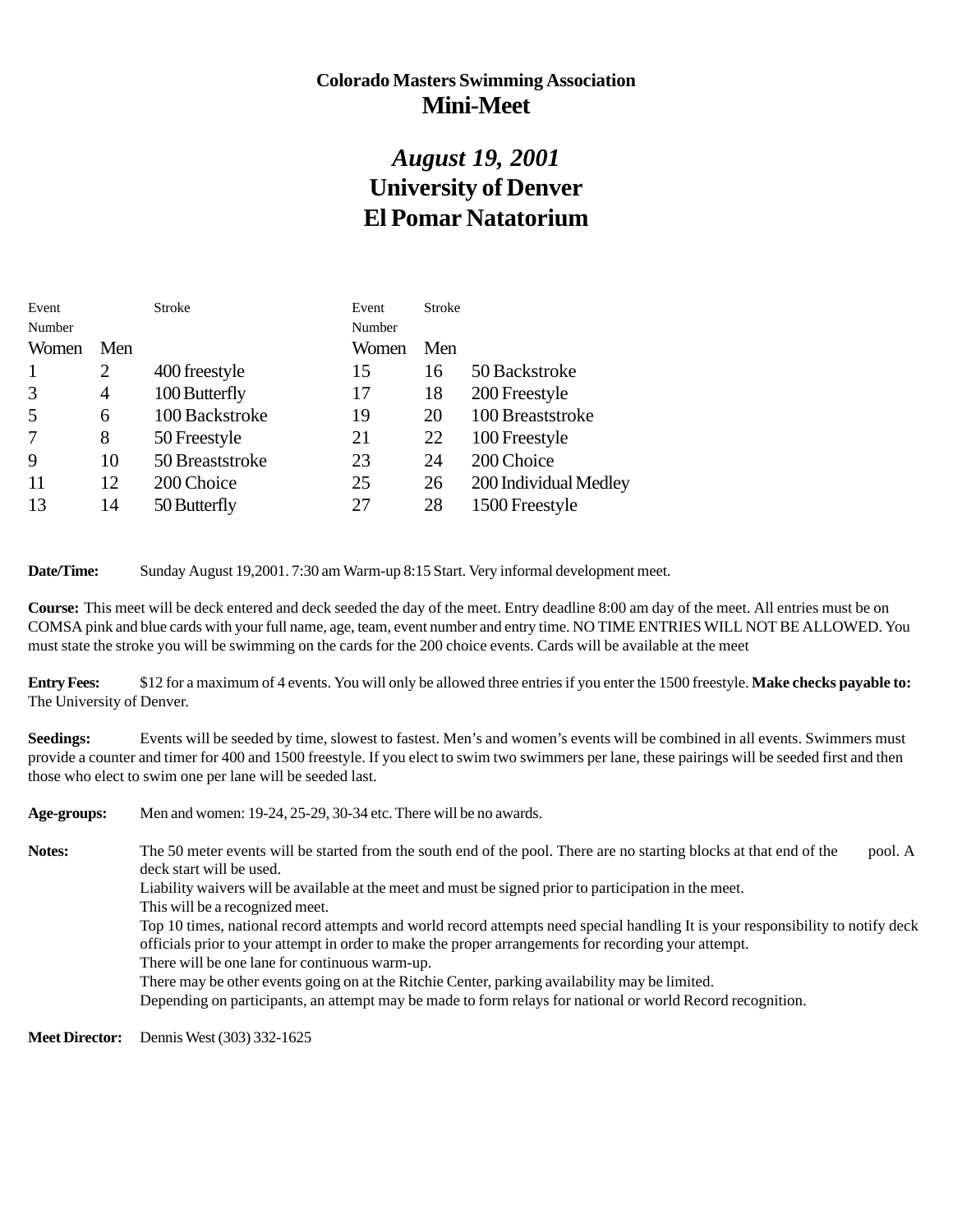### **COMSA Registered Teams**

*Current to July 2001*

| 1<br>Air Force Aquatic M,<br>2 Aurora Masters SC,        | Terr<br>And  |
|----------------------------------------------------------|--------------|
| swimmacsco@aol.com AM                                    |              |
| 3 Boulder A Masters,<br><u>hbank@schwinn.com</u> BAM     | Hol          |
| Boulder Y Masters,<br>4<br>5<br>Broomfield Breakers,     | Kar<br>Mik   |
| ВB                                                       |              |
| <b>Carmody Masters ST</b><br>6<br>7 Castle Rock Masters, | Vict<br>Cino |
| <u>cinswims@earthlink.net</u> CR                         |              |
| 8 Colo College Masters<br>9 Colo State Triathlon         | Carı<br>Coll |
| 10 CSST Masters                                          | Jam          |
| <b>CSST</b><br>11 Delta County Masters                   | Mel          |
| 12 Durango Masters                                       | Den          |
| Dur<br>13 Evergreen Masters                              | Mel          |
| 14 Foothills Masters                                     | Vict         |
| victoria.chidester@xilinx.com FH<br>15 Ft Collins Club   |              |
| 16 Golden Masters                                        | Hea<br>Jay   |
| 17 Grand Junction Dolph                                  | Catl         |
| 18 Grand Valley Wave SC                                  | GΗ           |
| 19 Greeley Guppies Mast<br>rhess54321@aol.com Greely     | Rich         |
| 20 Green Mtn Dawgs                                       | Jean         |
| GМ<br>21 Greenwood Athletic C                            | Sano         |
| 22 Highlands Ranch                                       | Phil         |
| HR<br>23 Inverness Masters                               |              |
| ellenfomf@cs.com Inver                                   | Elle         |
| 24 Jeffco Aquatic Mstrs                                  | Stev         |
| stev_mic@ecentral.com_JAM<br>25 Jeffco YMCA Masters      | Johi         |
| 26 Loveland Masters ST                                   | Mar          |
| <u>markjayne@uswest.net</u> Love<br>27 Montrose Marlins  | Katl         |
| kdevor@montrose.net_MM                                   |              |
| 28 Peak Performance Sw<br>29 Pueblo Masters              | Bob<br>Bud   |
| 30 Rally Rays,                                           | Tiff         |
| tfswim@aol.com Rally                                     |              |
| 31 South Suburban Finad<br>32 Squid Swim Team            | Mel<br>Mic   |
| Squid                                                    |              |
| 33 Summit County Swim C                                  | And          |
| 34 Team CWW<br>35 Team Vortex Swim C                     | Cele<br>Tho  |
| 36 Thompson River Mstrs,                                 | Alaı         |
| 37<br><b>Thornton Masters</b>                            | Catl         |
| 38 Total Fitness Swim<br>39 Univ of Denver               | Mat<br>Erik  |
| erikalandis@yahoo.com DU                                 |              |
| 40 Vail Swimming                                         | Bob          |
| 41 Wheatridge Seamonkey                                  | Gra          |

1 41 Erri Walters 8243 Steadman Dr, Co Springs CO, 80920 (719)282-0626 twalters @anlt.com AF<br>19951 E Radcliff Pl, Aurora CO, 80015 (303)693-1252 (303)690-7100 2 Aurora CO, 80015 ION Martin Scheduler Scheduler Radcliff Pl, Aurora CO, 80015

3 Boulder A Masters, Holden J Bank 2095 North Fork Dr, Lafayette CO, 80026 (303)664-9495 (303)939-0100

aren Zentgraf 7681 N 32nd, Boulder CO, 80302 (303)443-2844 BY

Fictoria Chidester 6783 W 3rd Pl, Lakewood CO, 80226-1729<br>Cindy Hawkinson 4955 S Meadow Lark Dr, Castle Rock CO, 8 7 Castle Rock Masters, Cindy Hawkinson 4955 S Meadow Lark Dr, Castle Rock CO, 80104 (303)660-5501 (303)660-8935

8 Carriee Chane 14 E Cache La Poudre, , Co Springs CO, 80903 (19)389-6486 (719)389-6494 CC<br>| 2010 - 615 Dalsam Ln, Ft Collins CO, 80526 (970)581-2247 <u>colleen46@hotmail</u>

11 11 11 delta Countison River Dr, Delta Co, 81416 (970)874-8879 (970)874-0923 Delta<br>1832 Highland Ave, Durango CO, 81301 (970)259-3128 (970)382-7801 tamre

13 Evergreen Masters Melissa McInerne 30887 Isenberg Ln, Evergreen CO, 80439 (303)679-8620 EV 11 Tictoria Chidest 6783 W 3rd Ave, Lakewood CO, 80226<br>FH

Feather Keaten 1307 E Prospect, Ft Collins, CO, 80525 (970)226-0239 FCC<br>ay O'Connor 206 W Sycamore Ln, Louisville CO, 80027 (303)818-4833 jaype ay O'Connor 206 W Sycamore Ln, Louisville CO, 80027 (303)818-4833 <u>jaypoc@hotmail.com</u> Gold<br>'athy Donahoe 394 W Valley Cir, Grand Junction CO, 81503 (970)242-8239 <u>cathyd@onlinecol.com</u> GJ 17 athy Donahoe 394 W Valley Cir, Grand Junction CO, 81503<br>
Harold Lan 950 T Road, Mack CO, 81525 1925 18th Ave, Greeley CO, 80631

20 Erem Munn Dawgs Jeannie Elkovich 10690 W 7th Pl # 2, Lakewood CO, 80215 (303)462-3355 (303)988-7060 jmecslavic@aol.com

21 andy Golding 6380 E Maplewood Ave, Englewood CO, 80111 (303)741-5735 hermes@netgoddess.com GAC<br>21 hil Van Law 347 W Rose Finch Cir, H. Ranch CO, 80129 (303)791-2733 (303)971-1921 pvanlaw@qwe

23 Inverness Masters Ellen Campbell 10284 S Rotherwood Cir, H. Ranch CO, 80130 (303)791-7889 (303)790-7777x113

25 Jeffco YMCA Masters John LeVett 11305 Benthaven Dr, Lakewood CO, 80215 (303)237-5589 JY 988 W 41st St, Loveland CO, 80538

athy Devor 59247 Spring Creek Rd, Montrose CO, 81401 (970)249-2541 (970)323-5552

28 *Seebohar* 915 E Fourth St, Eaton CO, 80615 (970)454-2933 <u>seebohar@aol.com</u> Peak<br>3920 Squirrel Creek Rd, Beulah CO, 81023 (719)485-3255 <u>uddybay@fone.net</u> Pueblo 29 Pueddy Rambo 8920 Squirrel Creek Rd, Beulah CO, 81023<br>
1923 Tiffany Forbes 2727 29th St, Boulder CO, 80302

31 Aelanie Dullea Pinad Melanie Dullea 9162 S Kenwood Ct, H. Ranch CO, 80126 (303)791-0309 <u>meljodullea@cs.com</u> SS<br>2013)480-9265 (303)455-1<del>900 barnhar (10 Denver Co, 80248</del> (303)480-9265 (303)455-1900 barnhar (303)455-190

33 Andrea J Reller PO Box 1985, Frisco CO, 80443 (970)262-1650 skadee@colorado.net Summit<br>190 High, Denver CO, 80218 (303)715-1144 celcall@aol.com CWW 190 High, Denver CO, 80218 (303)715-1144 celcall@aol.com CWW<br>343 N Shields, Ft Collins CO, 80521 (970)493-8674 walkinn@hotmail.com 333 N Shields, Ft Collins CO, 80521 (970)493-8674 <u>walkinn@hotmail.com</u> Vortex (970)493-8674 walkinn 36 Thompson River Mstrs, Alan Cobb PO Box 2103, Loveland CO, 80528 (970)407-0236 ar\_cobb@yahoo.com TR 3746 Lafayette Wy, Thornton CO, 80241 (303)255-9556 ardrozda@rmi.net Thorn<sup>ton</sup> Maureen Mc Garrity 15128 E Louisiana Dr # C-203, Aurora CO, 80012 (303)752-0709 <u>totalmoe@aol.com</u> Total 38 Total Fitness Mc Garrity 15128 E Louisiana Dr # C-203, Aurora CO, 80012 (303)752-0709 totalmoe@aol.com Total<br>1116 E 13th Ave # C1, Denver CO, 80218 (303)863-9809 (303)252-6137 1116 E 13th Ave # C1, Denver CO, 80218

Team Representative Address Phone (Hm) (Bus) E-mail Team Reg. Name

dike Schoeneck 3200 W 71st Ave # 18, Westminster CO, 80030 (303)460-8723 (303)657-0607 rsignal941@aol.com

olleen McQua 615 Balsam Ln, Ft Collins CO, 80526 (970)581-2247 colleen46@hotmail.com Peak"<br>20 Colleen Acquae Twin Rock Ct, Colorado Sprintgs CO, 80918 (19)599-4716 (719)593-4190 <u>jklouie@wans</u> (719) 599 - 4716 (719) 593 - 4190 jklouie@wans.net

(970) 259-3128 (970) 382-7801 tamrealty@aol.com

18 Harold Lan 950 T Road, Mack CO, 81525 (970)858-3764 hallangner@onlinecol.com GV<br>
18 Grand Hess 1925 18th Ave, Greeley CO, 80631 (970)356-4269 (970)356-4269

(303) 791 - 2733 (303) 971 - 1921 pvanlaw@qwest.net

teve McDana 6148 Iris Way, Arvada CO, 80004 (303)420-0806 (303)236-1187

30 Rally Rays, Tiffany Forbes 2727 29th St, Boulder CO, 80302 (303)994-5111 (303)449-4800x388

 $(303)480 - 9265$   $(303)455 - 1900$  barnhardt@qwest.net

40 Vail Swimming Bob Branden PO Box 975, Avon CO, 81620<br>
51 Graham Nessel 3041 Oak St, Lakewood CO, 80215 (303)205-9219 (303)231-1322 Wheat (303) 205-9219 (303) 231-1322 Wheat

Your name may not be misspelled just truncated by the computer program. If you have not included an e-mail address or it is incorrect, please provide changes or additions to Jack Buchanan - jack\_peg@usms.org or Steve McDanal -stev\_mic@ecentral.com